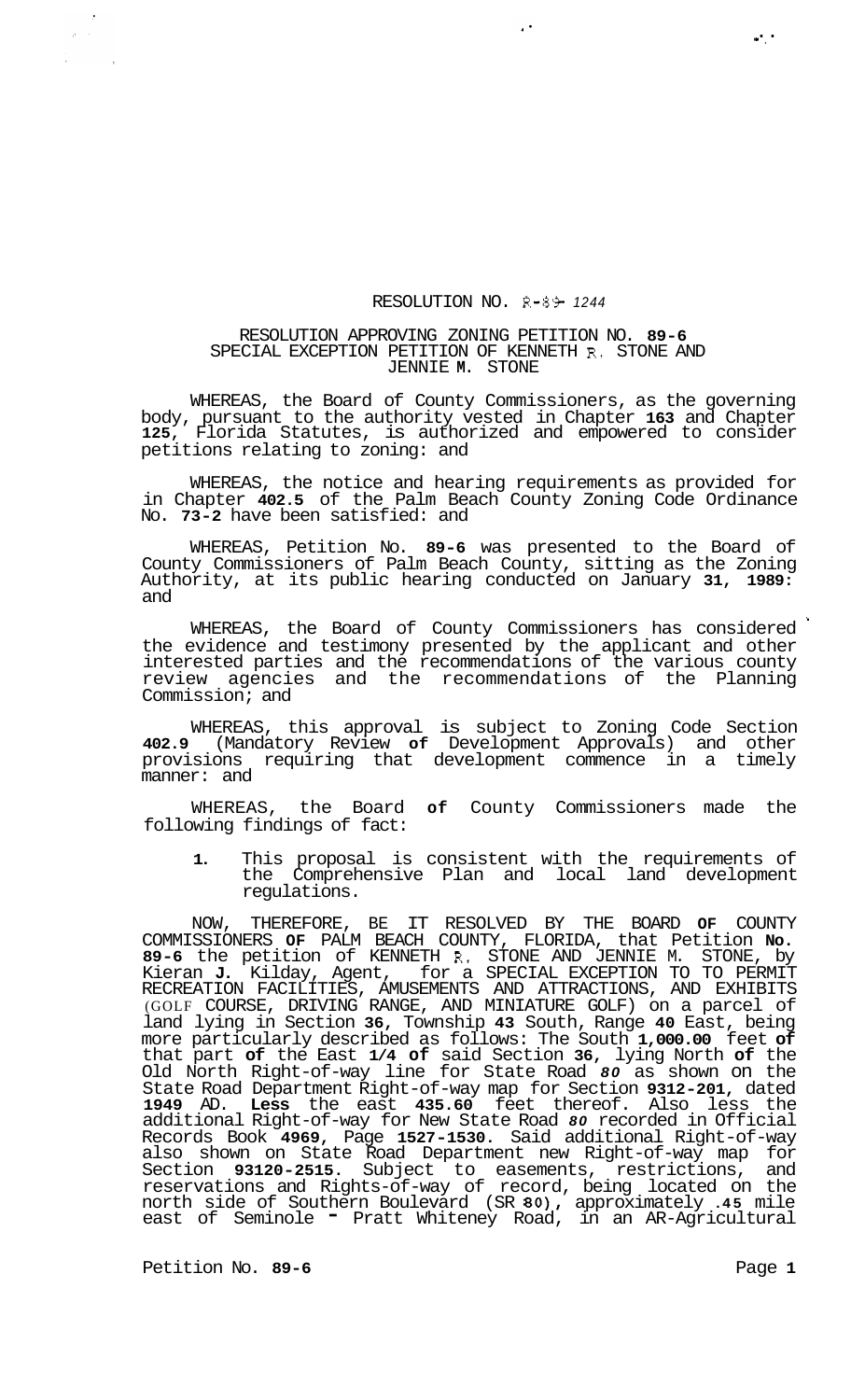Residential Zoning District, was approved **as** advertised, subject to the following conditions:

## Prior to certification, the site plan shall be amended **1.**  to indicate:

- a. Dimensions for the Phase **I** driving range area;
- b. Location of all significant groupings of preserved vegetation; and,
- c. Twenty-five **(25)** foot wide minimum landscape strip along Southern Boulevard (SR *80)* .
- **2.**  The petitioner shall submit an Alternative Landscape Betterment plan at the time of Site Plan Review submittal to allow some flexibility in the elimination of parking stalls and subsequent relocation of interior landscape islands and parking stalls which will allow for the preservation of more slash pines.
- **3.**  Hours of operation shall be limited to *8:OO* a.m. to 1o:oo p.m.
- **4.**  Prior to Site Plan Review submittal, the petitioner shall redesign the site to locate the driving range within the eastern **1/2 of** the site and the Phase **I1**  golf course within the western 1/2 of the site. The golf course shall be redesigned to accommodate the preservation **of** significant clusters of native vegetation.
- **5.**  The site plan shall be amended to indicate a fifty **(50)**  foot wide buffer along the eastern and western property lines to provide screening in areas that are devoid of existing valuable vegetation. Existing vegetation may be utilized to satisfy the intent of this condition which shall meet the equivalent of fifteen **(15)** foot high canopy trees alternately spaced at an equivalent *of* twenty **(20)** feet on center up to three **(3)** rows in depth. This buffer shall be subject to final approval by the Zoning Division.

**A** supplemental landscape buffer shall be established in this fifty *(50)* foot zone for a distance **of 400** feet north of . the North right-of-way line **of** Southern Boulevard (SR *80).* This shall consist **of** understory landscape material planted at a minimum height **of**  thirty-six **(36)** inches and spaced at an equivalent **of**  thirty-six **(36)** inches on center. *d* 

**6.**  Concurrent with Site Plan Review Committee Meeting submittal, the petitioner shall submit an aerial photo of the site at a scale that matches the site development plan. From this aerial the petitioner shall prepare a preservation and buffer plan that identifies all improvements on site: preservation areas and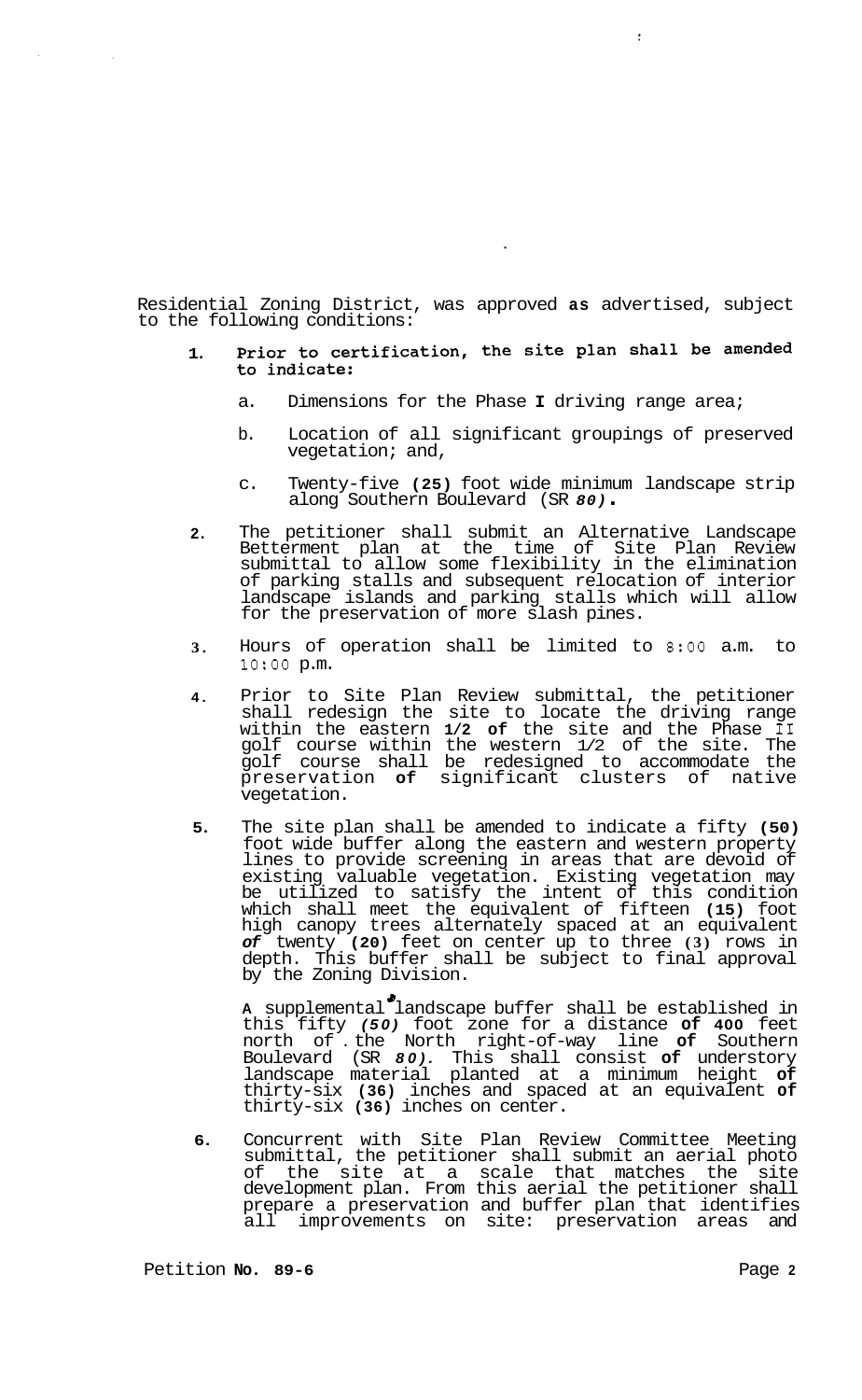vegetation targeted for relocation into the fifty *(50)*  foot buffer zones.

- *7.*  **No** off premise signs shall be permitted on site.
- *8.*  **No** outdoor loudspeaker system shall be permitted on site.
- **9.**  Security lighting shall be of low intensity and equipped with "house side shields" to direct light away from adjacent properties and rights-of-way. Lighting standards shall not exceed thirty **(30)** feet in height.
- **10.**  The developer shall preserve existing vegetation onsite. The vegetation, specifically, "native slash pine" which are located in clusters shall be incorporated into the project design. Areas of existing vegetation to be preserved shall be shown upon the approved development plan prior to site plan certification. These preservation areas shall receive appropriate protection from damage and disturbance in accordance with Section **500.36** *of* the Zoning Code during the site development and construction phase.
- **11.**  The **1,500** square foot pro shop shall be limited to the rental of golf clubs, bags, and golf carts and sale and rental of golf balls and tees and accessory golf related materials, equipment, and clothing.
- **12.**  There shall be no sales of prepared foods, alcoholic beverages on site, nor shall food be prepared on the site for consumption. Vending machines may be permitted within the Pro Shop.
- **13.**  All prohibited plant species shall be removed from the site prior to issuance of a Certificate of Occupancy.
- **14.**  The application and engineering plans, calculations, etc. to construct well and/or septic tank must be submitted to the Health Department prior to site plan approval (or prior to issuance **of** Building Permit for straight rezoning).
- **15.**  The Developer shall provide discharge control and treatment for the stormwater runoff in accordance with all applicable agency requirements in effect at the time of the permit application. However, at **a** minimum, this development shall retain onsite the stomwater runoff generated by a three **(3)** year-one **(1)** hour storm with a total rainfall of **3** inches as required by the Permit Section, Land Development Division. In the event that the subject site abuts a Department **of**  Transportation maintained roadway, concurrent approval from the Florida Department **of** Transportation will also be required. The drainage system shall be maintained in an acceptable condition as approved by the County Engineer. In the event that the drainage system is not adequately maintained as determined by the County

Petition **No.** 89-6 **Page 3 Page 3**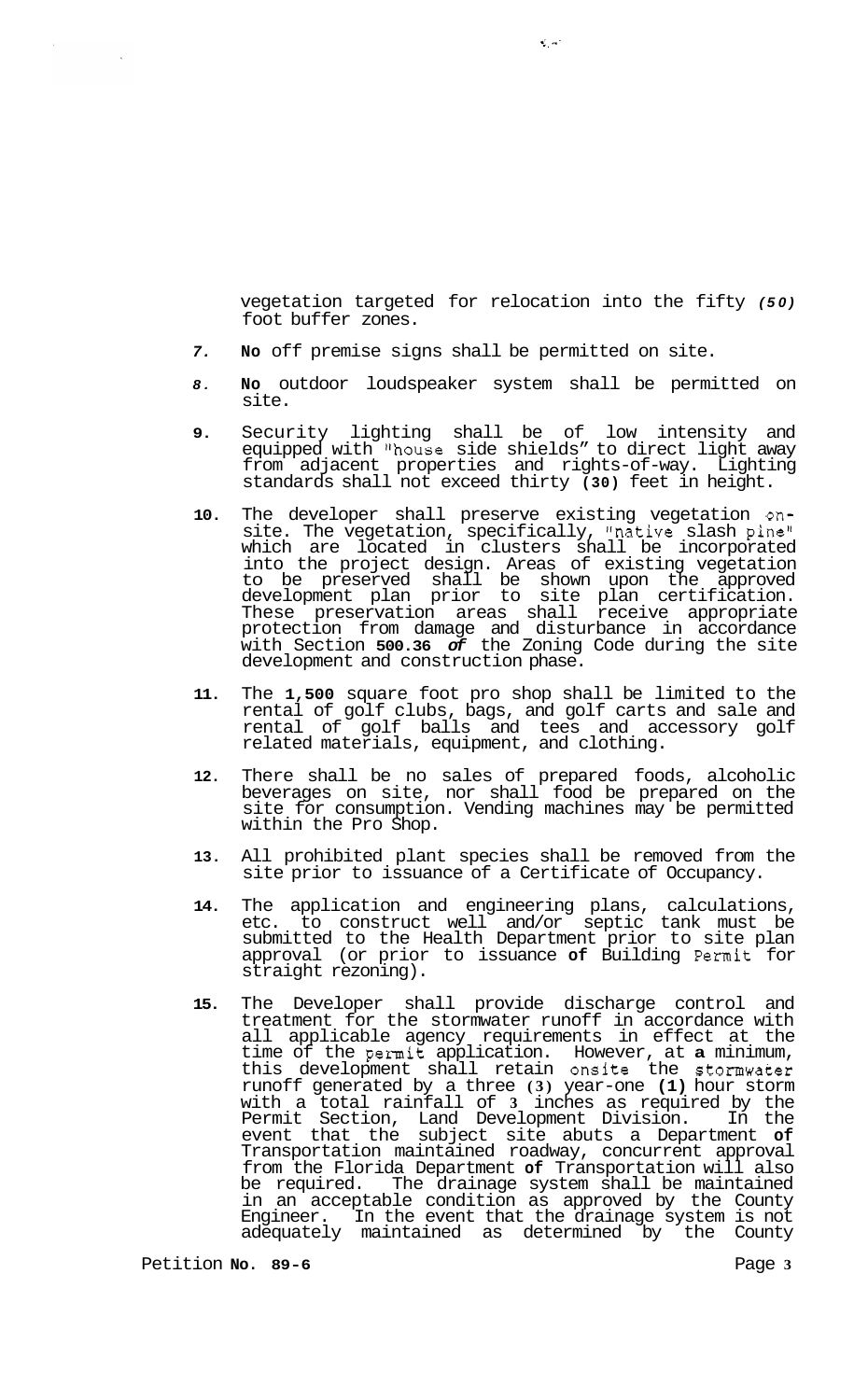Engineer, this matter will be referred to the Code Enforcement Board for enforcement.

 $\mathbf{r}$  .

 $\mathbf{v} = \mathbf{v}$ 

 $\sim 80\,$  meV

- **16.** Within **90** days of approval of this project, the property owner shall convey to Palm Beach County by road right-of-way warranty deed for Southern Boulevard, **<sup>220</sup>**feet north of the north right-of-way line of the C- **51** Canal free of all encumbrances and encroachments. Property owner shall provide Palm Beach County with sufficient documentation acceptable to the Right of Way Acquisition Section to ensure that the property is free **of** all encumbrances and encroachments. Right-of-way conveyances shall also include "Safe Sight Corners" where appropriate at intersections as determined by the County Engineer.
- **17.** Relocate the proposed median opening west of this subject site on Southern Boulevard and construct **a** left turn lane, west approach on Southern Boulevard at the project **s** entrance road. Should a permit from the Florida Department of Transportation not be able to be obtained, then petitioner shall be relieved from this obligation.
- **18.** The petitioner shall pay a Fair Share Fee in the amount and manner required by the "Fair Share Contribution for Road Improvements Ordinance" as it presently exists or as it may from time to time be amended. The Fair Share Fee for this project presently is **\$16,931.00 (632** trips **X \$26.79** per trip).
- **19.** Prior to Site Plan certification by the Site Plan Review Committee the property owner shall record a Unity of Control on the subject property subject to approval by the County Attorney.
- **20.** Prior to Site Plan Review certification, the petitioner shall amend the site plan to indicate a minimum twentyfive **(25)** foot buffer between the miniature golf area and the southern property line. This buffer shall be landscaped with ten **(10)** to twelve **(12)** foot high native canopy trees, alternately spaced two **(2)** rows deep at an equivalent of twenty **(20)** feet on center.
- **21.** The driving range shall be limited to fifteen **(15)** tees or driving stations.
- **22. No** point of purchase signs advertising the sale of golf supplies or related products shall be permitted on site.
- **23.** All vegetation **on** site shall be grown and maintained in its natural state. Pruning shall be limited to that necessary to insure proper growth and form. Pruning methods shall be consistent with acceptable horticultural practices as recommended by the Florida Division of Forestry and American Nurserymans Association.

**Petition** *No.* **89-6 <b>Page 4 Page 4** 

 $\bar{1}$